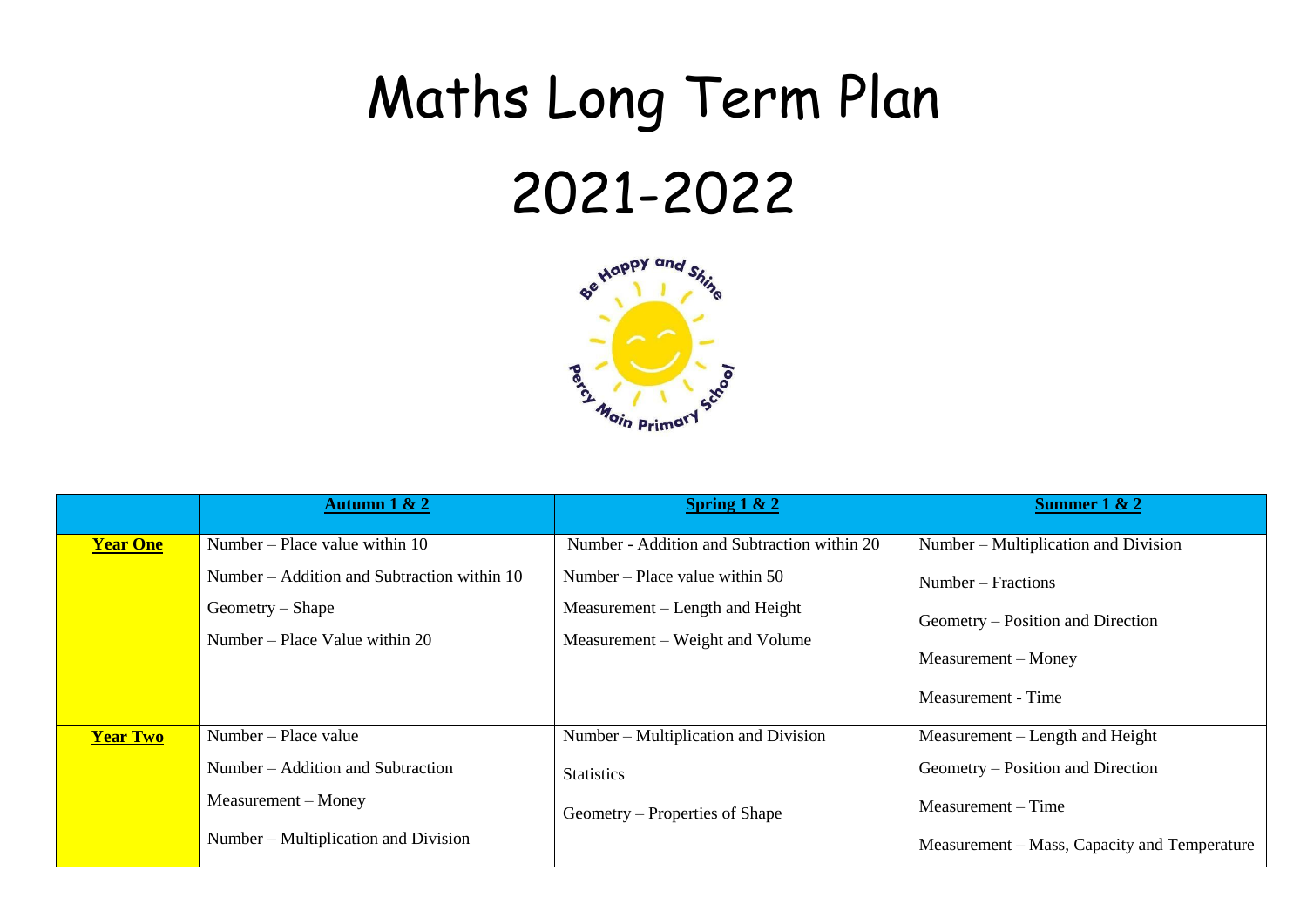|                   |                                                                                                                                                            | Number - Fractions                                                                                                                           |                                                                                                                                                            |
|-------------------|------------------------------------------------------------------------------------------------------------------------------------------------------------|----------------------------------------------------------------------------------------------------------------------------------------------|------------------------------------------------------------------------------------------------------------------------------------------------------------|
| <b>Year Three</b> | Number – Place value<br>Number - Addition and Subtraction<br>Number - Multiplication and Division                                                          | Number - Multiplication and Division<br>Measurement - Money<br><b>Statistics</b><br>Measurement - Length and Perimeter<br>Number – Fractions | $Number - Fractions$<br>Measurement – Time<br>Geometry - Properties of Shape<br>Measurement - Mass and Capacity                                            |
| <b>Year Four</b>  | Number – Place value<br>Number – Addition and Subtraction<br>Measurement – Length and Perimeter<br>Number – Multiplication and Division                    | Number - Multiplication and Division<br>Measurement - Area<br>Number - Fractions<br>Number – Decimals                                        | Number – Decimals<br>Measurement - Money<br>Measurement – Time<br><b>Statistics</b><br>Geometry - Properties of Shape<br>Geometry – Position and Direction |
| <b>Year Five</b>  | Number - Place value<br>Number – Addition and Subtraction<br><b>Statistics</b><br>Number - Multiplication and Division<br>Measurement – Perimeter and Area | Number – Multiplication and Division<br>Number - Fractions<br>Number – Decimals and Percentages                                              | Number – Decimals<br>Geometry – Properties of Shape<br>Geometry - Position and Direction<br>Measurement - Converting Units                                 |
| <b>Year Six</b>   | Number - Place value                                                                                                                                       | Number - Decimals<br>Number - Percentages                                                                                                    | <b>Statistics</b><br>Geometry – Properties of Shape                                                                                                        |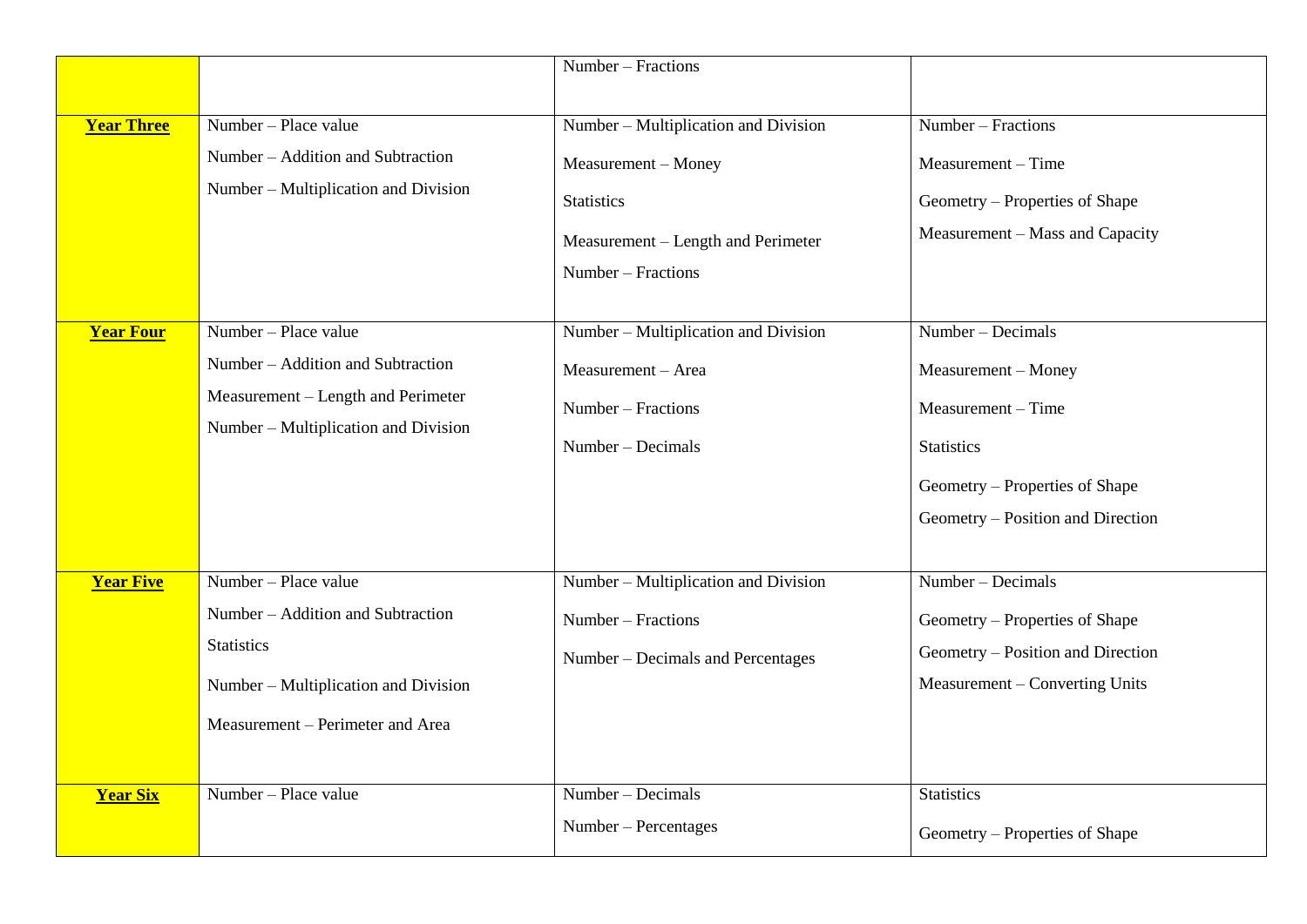| <b>Penguins</b><br>Y1/2 | Number - Addition, Subtraction, Multiplication<br>and Division<br>Number - Fractions<br>Geometry – Position and Direction<br>Number - Place value<br>Number - Addition and Subtraction<br>Measurement - Money<br>Number – Multiplication and Division | Number - Algebra<br>Measurement - Converting Units<br>Measurement – Perimeter, Area and Volume<br>Number - Ratio<br>Number – Multiplication and Division<br><b>Statistics</b><br>Geometry – Properties of Shape<br>Number - Fractions | Measurement – Length and Height<br>Geometry – Position and Direction<br>Measurement - Time<br>Measurement - Mass, Capacity and Temperature |
|-------------------------|-------------------------------------------------------------------------------------------------------------------------------------------------------------------------------------------------------------------------------------------------------|---------------------------------------------------------------------------------------------------------------------------------------------------------------------------------------------------------------------------------------|--------------------------------------------------------------------------------------------------------------------------------------------|
| $Y3$                    | Number - Place value<br>Number - Addition and Subtraction<br>Number – Multiplication and Division                                                                                                                                                     | Number – Multiplication and Division<br>Measurement - Money<br><b>Statistics</b><br>Measurement - Length and Perimeter<br>Number – Fractions                                                                                          | Number - Fractions<br>Measurement - Time<br>Geometry – Properties of Shape<br>Measurement - Mass and Capacity                              |
| Y4/5                    | Number - Place value<br>Number - Addition and Subtraction<br>Measurement - Length and Perimeter<br>Number – Multiplication and Division                                                                                                               | Number – Multiplication and Division<br>Measurement - Area<br>Number – Fractions<br>Number – Decimals                                                                                                                                 | Number - Decimals<br>Measurement - Money<br>Measurement - Time<br><b>Statistics</b>                                                        |